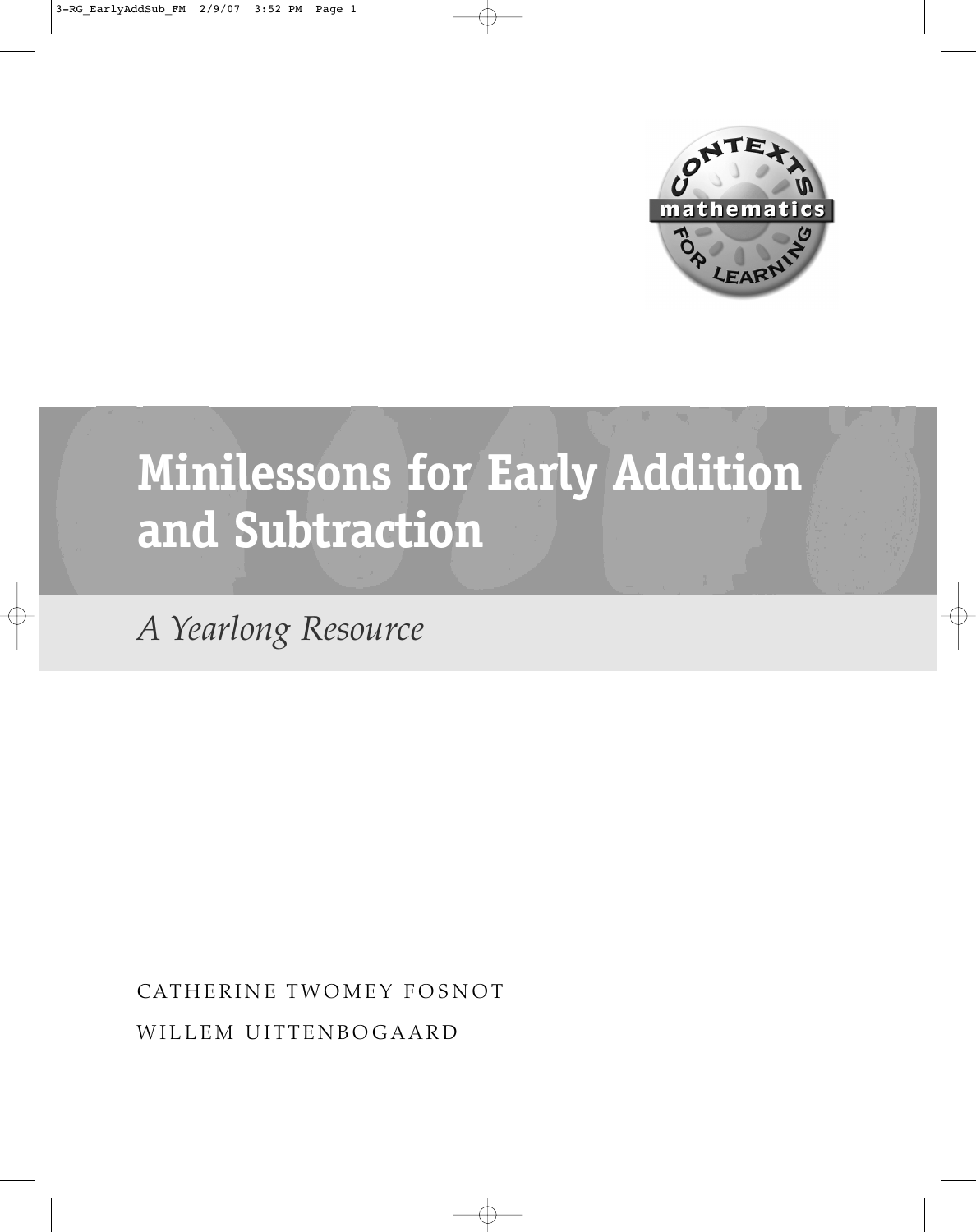

*first*hand An imprint of Heinemann A division of Reed Elsevier, Inc. 361 Hanover Street Portsmouth, NH 03801–3912 firsthand.heinemann.com

Offices and agents throughout the world

ISBN 0-325-01013-7

ISBN 0-15-360565-0

Harcourt School Publishers 6277 Sea Harbor Drive Orlando, FL 32887–6777 www.harcourtschool.com

**&Harcourt** 

© 2007 Catherine Twomey Fosnot

All rights reserved.

Except where indicated, no part of this book may be reproduced in any form or by any electronic or mechanical means, including information storage and retrieval systems, without permission in writing from the publisher, except by a reviewer, who may quote brief passages in a review.

Library of Congress Cataloging-in-Publication Data CIP data is on file with the Library of Congress

Printed in the United States of America on acid-free paper

11 10 09 08 07 ML 1 2 3 4 5 6

*Acknowledgements*

*Photography* Herbert Seignoret Mathematics in the City, City College of New York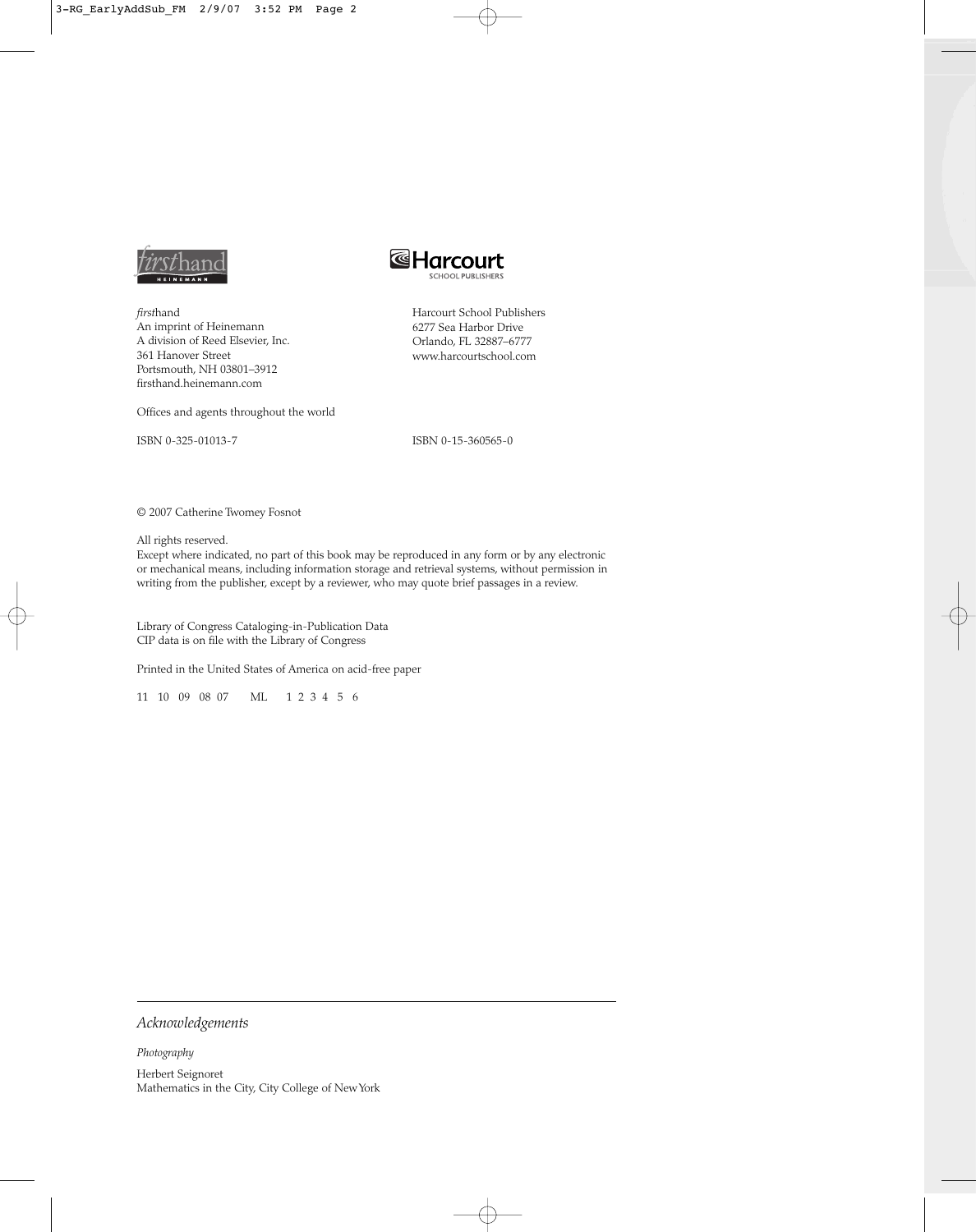## **Contents**

## **Overview** ................ <sup>5</sup>

## **Quick Images: Billboards** ............ <sup>12</sup>

#### **Shoes**

Skip-Counting by Twos, Doubles, Near Doubles A1 ........................ 13

#### **Dogs**

| Counting On, Equivalence,         |  |
|-----------------------------------|--|
| Part-Whole Relations, Cardinality |  |
|                                   |  |

### **Cherries and Potatoes**

Counting On, Hierarchical Inclusion, Equivalence, **Cardinality** A3 ........................ 16

#### **Apples**

Doubles, Near Doubles A4 ........................ 16

#### **Frogs**

Using the Five- and Ten-Structures, Compensation, Equivalence, Hierarchical Inclusion A5 ........................ 17

#### **Sunflowers**

| Doubles, Near Doubles  |  |
|------------------------|--|
|                        |  |
| Hierarchical Inclusion |  |
|                        |  |

## **Peppers**  Doubles, Near Doubles A8 ........................ 20 **Cats**

| <b>Lats</b>                 |
|-----------------------------|
| Combinations That Make Ten, |
| Compensation                |
|                             |

**Mixed Billboards** Assessment A10 ...................... 22

## **Quick Images: The Arithmetic**

| Rack23                        |  |
|-------------------------------|--|
| Using the Five- and           |  |
| <b>Ten-Structures</b>         |  |
|                               |  |
|                               |  |
|                               |  |
| Using the Five-Structure,     |  |
| Compensation                  |  |
|                               |  |
| Using the Five-Structure,     |  |
| Compensation, Making Ten      |  |
|                               |  |
|                               |  |
| Using the Five-Structure,     |  |
| <b>Commutative Property</b>   |  |
|                               |  |
|                               |  |
| Using the Five-Structure,     |  |
| Commutative Property, Doubles |  |
| and Near Doubles              |  |
|                               |  |
|                               |  |

| Using the Five- and         |  |  |
|-----------------------------|--|--|
| Ten-Structures, Relating    |  |  |
| Addition and Subtraction    |  |  |
| B10 -                       |  |  |
| B11                         |  |  |
| <b>B12</b>                  |  |  |
| Combinations That Make Ten, |  |  |
| Compensation, Making Ten    |  |  |
| <b>B13</b>                  |  |  |
| B14                         |  |  |
| <b>B15</b>                  |  |  |
| Compensation, Making Ten    |  |  |
| <b>B16</b>                  |  |  |
| B17                         |  |  |
| <b>B18</b>                  |  |  |
| Returning to Doubles, Near  |  |  |
| Doubles                     |  |  |
| <b>B19</b>                  |  |  |
| <b>B20</b>                  |  |  |
| <b>B21</b>                  |  |  |
| <b>B22</b>                  |  |  |
| <b>B23</b>                  |  |  |
| <b>B24</b>                  |  |  |
| <b>B25</b>                  |  |  |
| <b>B26</b>                  |  |  |
| <b>B27</b>                  |  |  |
| Doubles, Compensation       |  |  |
| <b>B28</b>                  |  |  |
| <b>B29</b>                  |  |  |
| <b>B30</b>                  |  |  |
| <b>B31</b>                  |  |  |
| <b>B32</b>                  |  |  |
| <b>B33</b>                  |  |  |
| Using the Five- and Ten-    |  |  |
| Structures, Assessment      |  |  |
| B34 I                       |  |  |
| <b>B35</b>                  |  |  |
| B36                         |  |  |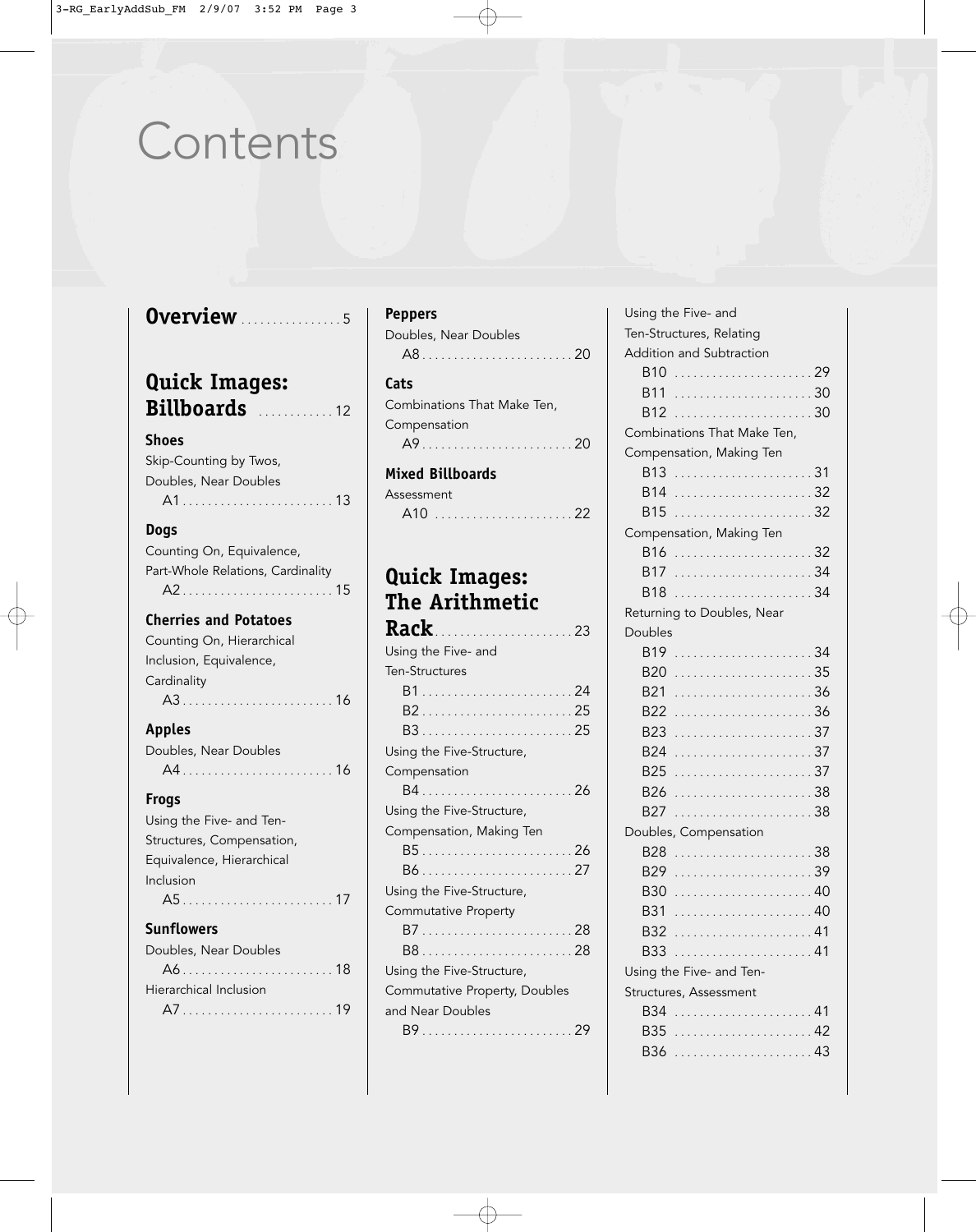## Contents *Continued*

## **Quick Images: Ten-Frames** .......... <sup>44</sup>

Using the Five- and Ten-Structures

| Unitizing, Using the Five- and |
|--------------------------------|
| Ten-Structures                 |
|                                |
|                                |
| Unitizing, Using the Five- and |
| Ten-Structures, Compensation,  |
| Equivalence                    |
|                                |

## **From the Arithmetic Rack to Automatizing the Facts** .............. <sup>50</sup>

### **Partial Use of the Arithmetic Rack**

Using the Five- and Ten-Structures, Relating Addition and Subtraction

| D151 |  |
|------|--|
|      |  |
|      |  |

## **Individual Arithmetic Racks**

| Using the Five- and      |
|--------------------------|
| Ten-Structures, Relating |
| Addition and Subtraction |
|                          |
|                          |
|                          |

**Envisioning the Arithmetic Rack** Using the Five- and Ten-Structures, Doubles and Near Doubles, Compensation D7........................ 54 D8........................ 55 D9........................ 56 D10 ...................... 56 D11 ...................... 57 D12 ...................... 57 Using the Five- and

Ten-Structures, Just Doubles D13 ...................... 58

## **Working on the Basic Facts without Modeling**

Using the Five- and Ten-Structures, Doubles and Near Doubles, Relating Addition and Subtraction

| Using the Five- and       |
|---------------------------|
| Ten-Structures, Relating  |
| Addition and Subtraction, |
| One More and One Less     |
|                           |
|                           |
|                           |
|                           |
|                           |

## **The Money Model** 2

| .                                 |  |  |
|-----------------------------------|--|--|
| Using the Five- and               |  |  |
| Ten-Structures, Unitizing,        |  |  |
| Adding Ten, Equivalence           |  |  |
|                                   |  |  |
|                                   |  |  |
|                                   |  |  |
|                                   |  |  |
|                                   |  |  |
| Appendixes A-J:  67               |  |  |
| Billboard images, arithmetic rack |  |  |
| information, ten-frame template   |  |  |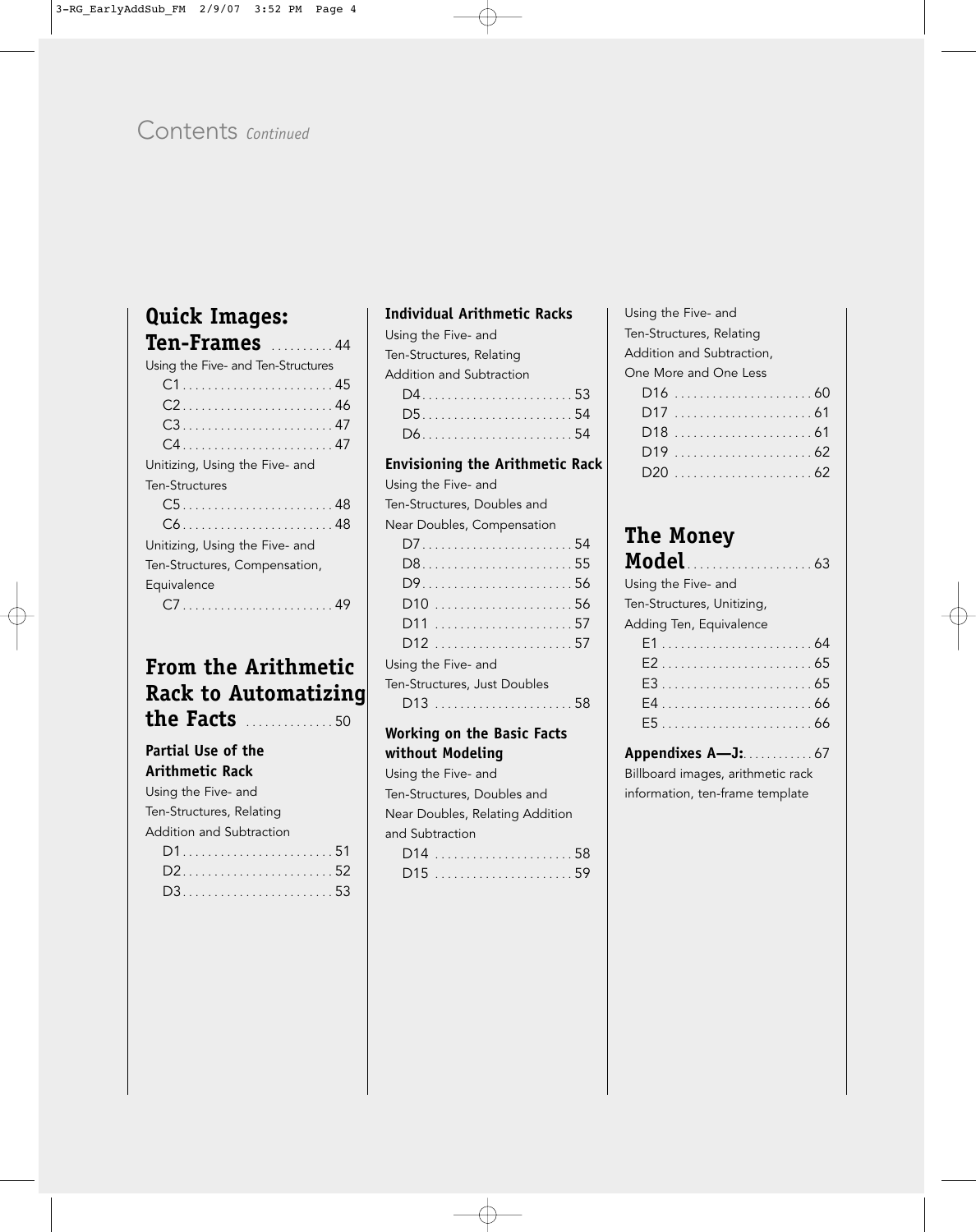# Overview

nlike many of the other units in the Contexts for Learning *Mathematics* series, which consist of two-week sequences of investigations and related minilessons, this unit is meant to be used as a resource of 78 minilessons that you can choose from throughout the year. In contrast to investigations, which constitute the heart of the math workshop, the minilesson is more guided and more explicit, designed to be used at the start of math workshop and to last for ten to fifteen minutes. Each day, no matter what other unit or materials you are using, you might choose a minilesson from this resource to provide your students with experiences to develop efficient computation. You can also use the lessons with small groups of children as you differentiate instruction.

Some of the minilessons in this unit make use of quick images with pictures. We call these "billboards."They are carefully designed pictures that support the development of important strategies for addition and subtraction by building in potentially realizable strategies or constraints (see the example below). Flashed for only a few seconds, they encourage children to give up trying to count each item and instead to use their natural ability to subitize—to perceive small amounts (such as 2, 3, or 4) as units and use them. In this way children are supported to count on, skip-count, use doubles, and make use of the five-structure. For example, the picture of shoes below is structured with the potentially-realizable suggestions of skip-counting by twos or using a double,  $5 + 5$ . It provides a way of looking at  $10$  as  $2 + 2 + 2 + 2 + 2$  and as  $5 + 5$ .





Other minilessons in this resource unit make use of the arithmetic rack (*rekenrek* in Dutch)—a calculating frame consisting of two rows of ten beads with two sets of five beads in each row. It was developed by Adri Treffers, a mathematics curriculum researcher at the Freudenthal Institute in the Netherlands. Experience with the arithmetic rack allows young children to build on their innate ability to subitize small groups, and to use a group of five as a unit. When five can be subitized as a whole, it can support understanding 6 as 5  $+$  1, 8 as 5  $+$  3, or 4 as 5 – 1. The arithmetic rack also supports the strategies of doubles and near doubles, such as  $6 + 7 = 6 + 6$  $+$  1, and making ten, such as  $9 + 6 = 10 + 5$  (Treffers 1991).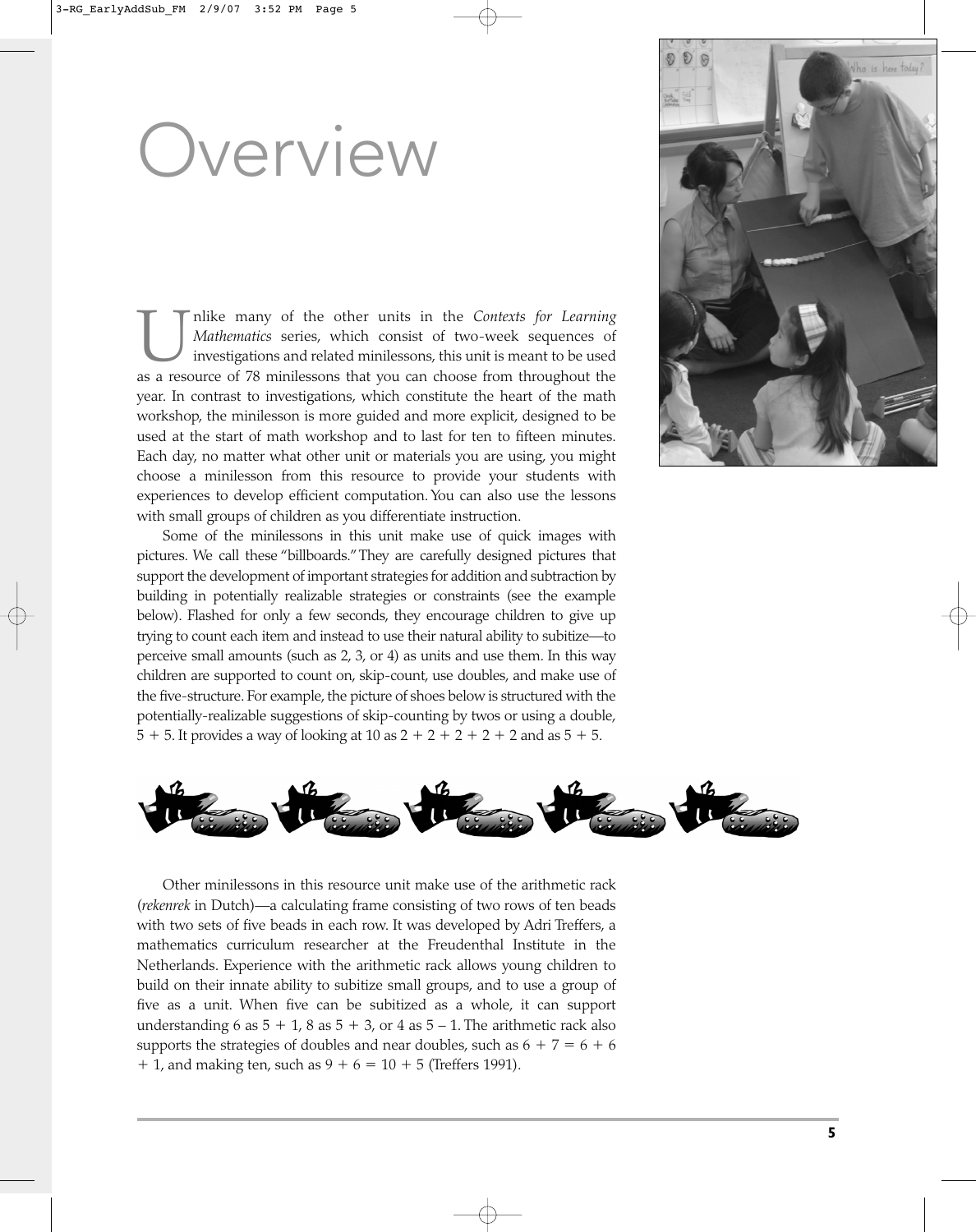Still other minilessons within this guide use tenframes and coins (such as dimes and quarters) to develop the recognition and use of landmark numbers to help children use larger groups like tens and twenty-fives. No matter what the tool being used may be—billboards, the arithmetic rack, ten-frames, or coins—each minilesson is crafted as a tightly structured series, or "string,"of computation problems designed to encourage children to look to the numbers first, before they decide on a computation strategy. The strings are likely to generate discussion on certain strategies or big ideas underlying an understanding of early number sense, addition and subtraction.

This guide is structured progressively, moving from the use of quick images, to the use of the arithmetic rack, to the use of ten-frames and coins. Although you may not use every minilesson in this resource, you will want to work through it with a developmental progression in mind.

## **The Mathematical Landscape: Developing Numeracy**

To really understand addition and subtraction, children must understand how they are related. Children must have a generalized model of quantity, and understand how a whole is made up of parts, parts which may be "rearranged"(for example, added in a different order). By composing and decomposing parts of a whole, children become able to understand and represent the operations of addition and subtraction.

Once children have constructed these landmarks, the traditional next step has been to have them memorize the basic addition and subtraction facts through repetitive drill and practice, using worksheets and flash cards. Do these instructional strategies work? Is it necessary to memorize facts? If so, how do we help children journey toward this horizon?

The debate in our schools has usually centered on understanding vs. memorization, as if the approaches were dichotomies. Children have been expected either to count on their fingers or to memorize isolated facts. Understanding what it means to add and subtract is necessary before the basic facts can become automatic, but understanding does not necessarily lead to automaticity. In other words, understanding is necessary but not sufficient. Children often develop a good understanding of what it means to add two numbers, and they demonstrate this understanding by showing with their fingers, or with cubes, the numbers they are adding. Even with this understanding, however, they may count three times—each quantity separately, then the total. For example, to figure out  $5 + 6$ , they may initially count from 1 to 5, then 1 to 6, and then combine the sets and start all over again, counting the whole group from 1 to 11. Even when they construct the strategy of counting on from the greater number, they may still rely on counting with their fingers, saying,"Seven, eight, nine, ten, eleven."

While these strategies may be understandable in the beginning of the development of number sense, children cannot be left with only these limited methods for solving addition and subtraction problems. But is the answer memorization of isolated facts? How many facts are there? And how do we help children understand the relationships among facts (e.g.,  $5 + 6 = 5 + 5 + 1$ )?

### **Important Addition Strategies**

Children who struggle to commit basic facts to memory often believe that they have to memorize "hundreds" of facts because they have little or no understanding of the relationships among them. Children who commit the facts to memory easily are able to do so because they have constructed relationships among the facts, and between addition and subtraction in general, and they use these relationships as shortcuts. Here are some strategies that are important:

- Double plus or minus—for example,  $6 + 7 = 6 + 6 + 1$  (or  $7 + 7 - 1$ ) = 13.
- Working with the structure of five—for example,  $6 + 7 = 5 + 1 + 5 + 2 = 10 + 3 = 13.$
- Making ten—for example,  $9 + 7 = 10 + 6 = 16.$
- Using compensation—for example,  $6 + 8 = 7 + 7 = 14.$
- Using known facts—for example,  $6 + 8 = 14$ , so  $7 + 8$  must be  $14 + 1 = 15$ .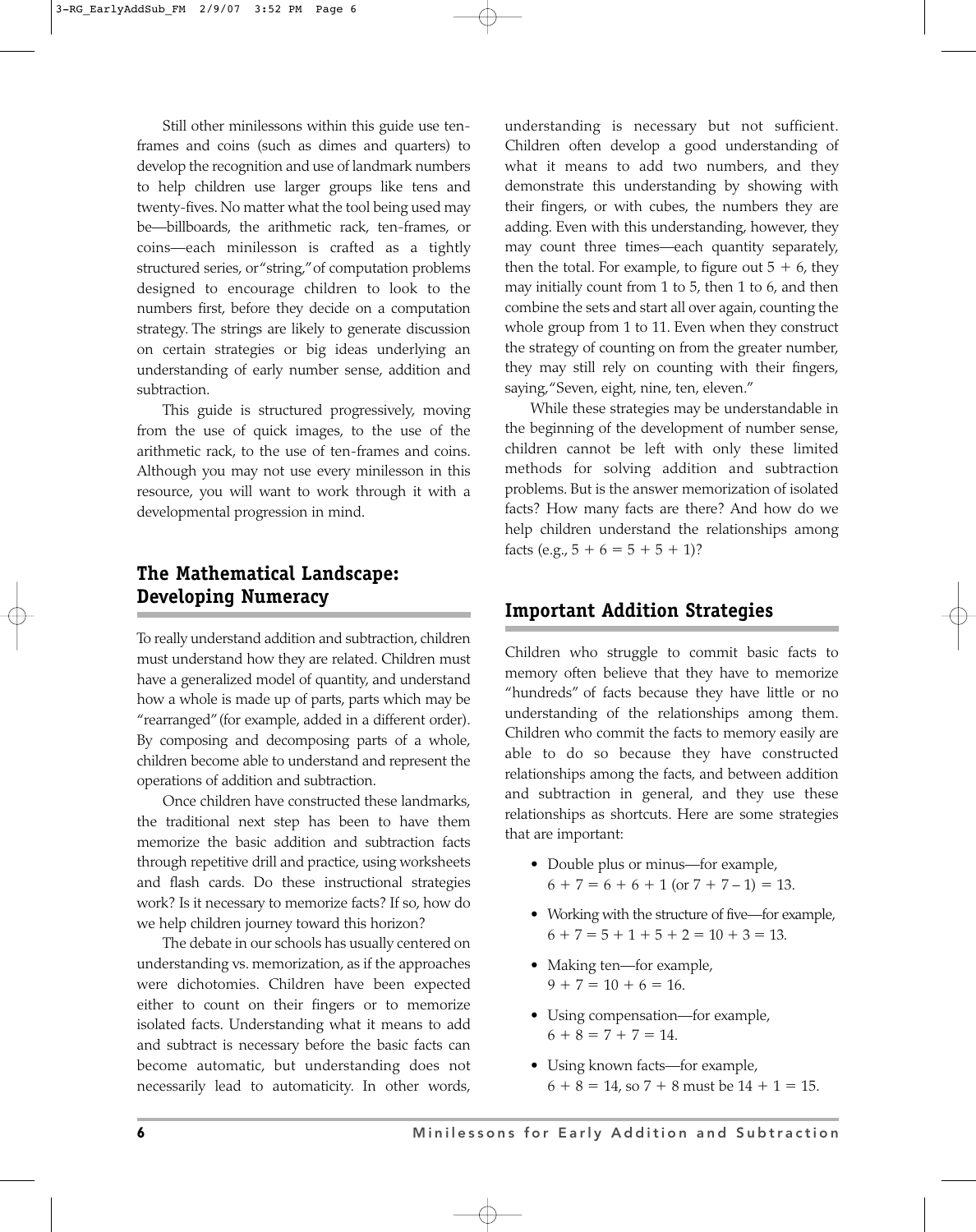Memorizing facts with flash cards or through drill and practice on worksheets will not develop recognition of these relationships.

## **Memorization or Automaticity?**

Memorization of basic facts usually refers to committing the results of unrelated operations to memory so that thinking through a computation is unnecessary. Isolated additions and subtractions are practiced one after another as if there were no relationships among them; the emphasis is on recalling the answers. Teaching facts for automaticity, in contrast, relies on thinking. Answers to facts must be automatic, produced in only a few seconds; counting each time to obtain an answer is not acceptable. But thinking about the relationships among the facts is critical. A child who thinks of  $9 + 6$ as  $10 + 5$  produces the answer of 15 quickly, but thinking rather than memorization is the focus (although over time these facts are eventually remembered). The issue here is not whether facts should eventually be memorized but how this memorization is achieved: by drill and practice, or by focusing on relationships.

Isn't memorization faster? Interestingly, no! Kamii (1985) compared two first-grade classrooms in the same school. In one, the teacher focused on relationships and worked toward automaticity. In the other, children memorized facts with the help of drill sheets and flash cards. The children in the classroom in which automaticity was the goal significantly outperformed the traditionally taught students in being able to produce correct answers to basic addition facts within three seconds—76 percent compared with 55 percent. Some of the most difficult facts for the traditional students were  $8 + 6$ ,  $5 + 7$ ,  $5 + 8$ ,  $9 + 5$ , and  $7 + 6$ . These were solved easily by the other group with strategies like double plus or minus, working with the structure of fives, and making ten.

When relationships are the focus, there are far fewer facts to remember, and big ideas like compensation, hierarchical inclusion, and part-whole relationships come into play. Also, a child who forgets an answer has a quick way to calculate it.

Hands-on learning has traditionally been viewed as the accepted approach to ensure the development of number sense in young children. In the United States, the manipulatives most commonly used are single objects that can be counted—connecting cubes, bottle caps, counters, or buttons. While these manipulatives have great benefits in the very early stages of counting and modeling problems, they do little to support the development of the important strategies needed for automaticity. In fact, at a certain point they begin to reinforce low-level counting strategies. For example, to solve  $6 + 7$  with cubes, children need to count out 6, then 7, and then either count on as they combine or (as is most common) count a third time. Because the materials have no built-in structure, they offer little support for the development of alternative strategies.

Building structure into manipulatives is not always beneficial by itself, however. For example, an abacus and base-ten blocks have a base-ten structure built in. The problem with these materials is that while the structures in them are apparent to adults, they are not always apparent to children.

Resnick and Omanson (1987, cited in Gravemeijer 1991) give a beautiful example of children's difficulties when using base-ten materials: A child is looking at six flats (worth 600) and five sticks (worth 50). The teacher asks,"So how much do you think this would be?"

The child answers, touching the hundred blocks (the flats), "100, 200, 300, 400, 500, 600," and continues, touching the ten blocks (the sticks),"700, 800, 900, ten hundred, eleven hundred."

The teacher points to the tens blocks and asks, "Are these worth 100?"

"I count them all together."

"But these [tens] aren't hundreds."

"I am counting these like tens,"explains the child. "OK. But how much would these tens be worth?" "Oh, 10, 20, 30, 40, 50. . . 50 dollars."

Now the teacher asks about the whole amount: "How much would this [entire display] be worth altogether?"

"600 . . . wait! It's 5 and 6."

"But how much is it altogether? This [hundred] is 6, right?"

"Eleven hundred."

If children have not constructed the big idea of unitizing, they do not see the ten block as one ten; they see it simply as a unit. The use of these materials is based on an empiricist or activity learning theory.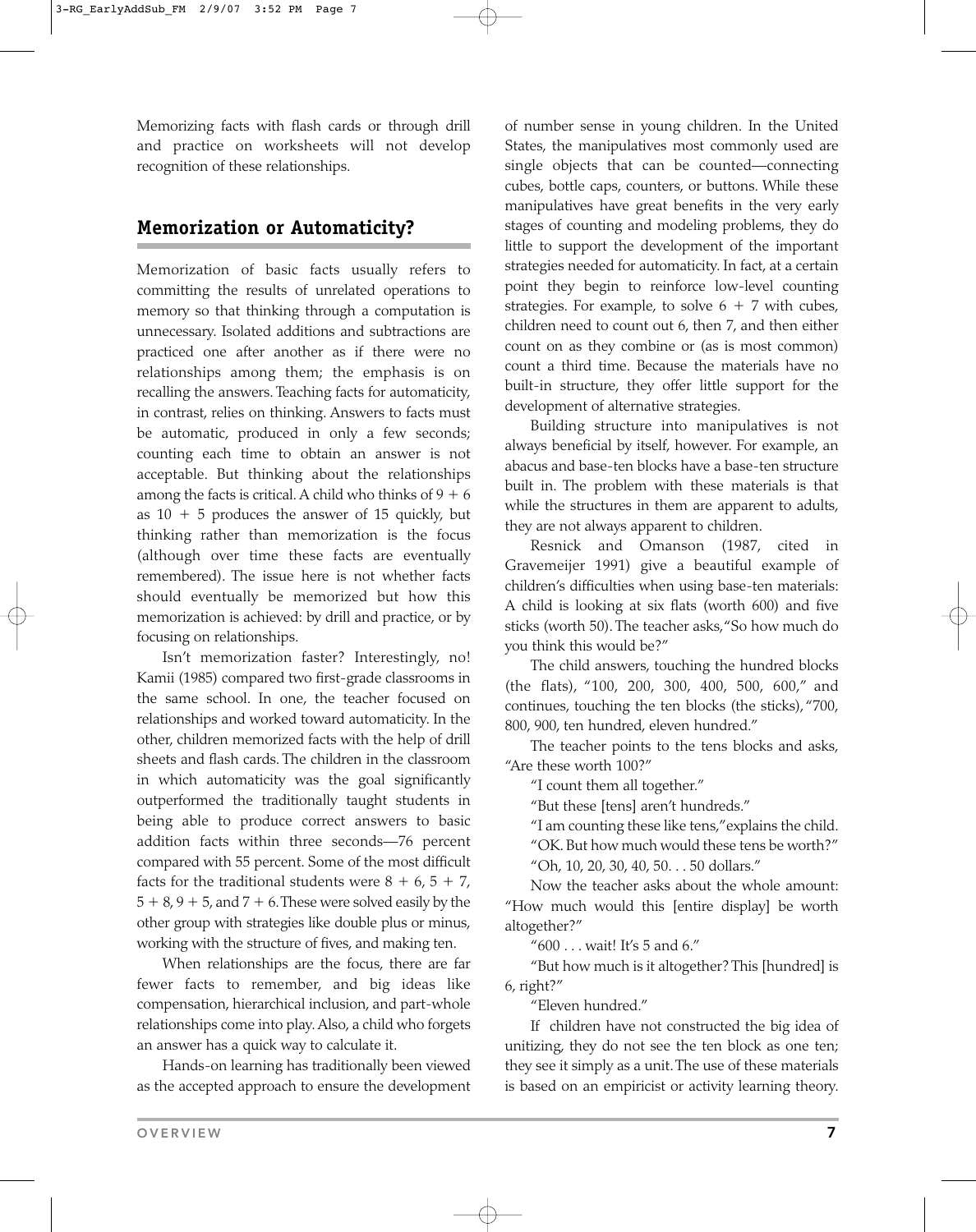The assumption is that if children just use the materials enough, they will "take in" or "come to see" the arithmetical structure. From a constructivist perspective on learning, we need to ask what it is *the child* is seeing, rather than what it is we expect the child to see.

The materials cannot transmit knowledge; the learner must construct the relationships (Gravemeijer 1991). Streefland (1988) suggests that instead of building adults' mathematical structures into materials, designers look to children's invented alternative strategies as road signs that suggest how to build manipulatives that enable children to realize their own ideas. In this way, structured materials can both support natural development and stretch children's ability to restructure an initial strategy and adopt a better shortcut.

With these goals in mind—supporting and stretching children's natural development—Adri Treffers, a mathematics curriculum researcher at the Freudenthal Institute in Holland, developed a tool called the *rekenrek*. Directly translated, *rekenrek* means calculating frame, or arithmetic rack. He also designed an accompanying didactic to support the natural mathematical development of children—to encourage them to use strategies like double plus or minus, working with the structure of five, compensation, and making tens instead of counting (Treffers 1991).

While the arithmetic rack may seem like an abacus at first glance, it is not based on place value columns and it is not used in that way. Rather, it consists of beads in two rows of ten, each broken into two sets of five. Beads are grouped on the left to represent the amounts being calculated. The fivestructure offers visual support (the quantity of five can often be subitized as a whole) and supports the idea that seven comprises five and two; eight, five and three, and so on.



Figure 1

Figure 1 shows an arithmetic rack with  $10 + 7$ represented. Children might calculate the total as

 $5 + 5 + 5 + 2$ ,  $15 + 2$ ,  $7 + 7 + 3$ , or as  $10 + 7$ . They can also count three times, or count on, if they need to, but the manipulative is likely to encourage children to structure shortcuts. The arithmetic rack also allows for various strategies with subtraction. To remove 9 from 17 on the rack, children could remove 9 beads from the top, leaving 1, plus 7 on the bottom. Or remove the 7 from the bottom and 2 from the top, leaving 8. Or remove the 2 white beads from the bottom and 7 more from the top, leaving 3 on the top and 5 on the bottom. The five- and ten-structures of the apparatus support children in envisioning the removal.

## **Using Minilessons to Develop Number Sense: An Example**

Minilessons are usually done with the whole class together in a meeting area.Young children often sit on a rug; for older students, benches or chairs can be placed in a U-shape. Clustering students together like this, near a chalkboard or whiteboard, is helpful because you will want to provide an opportunity for pair talk at times, and you will need space to represent the strategies that will become the focus of discussion. The problems are done one at a time and learners are asked to determine an answer. Although the emphasis is on the development of mental arithmetic strategies, this does not mean learners have to solve the problems *in* their heads—but it is important for them to do the problem *with* their heads! In other words, encourage children to examine the numbers in the problem and let those numbers guide them in finding clever, efficient ways to reach a solution. The relationships among the problems in each minilesson will support them in doing this. By developing a repertoire of strategies, an understanding of the big ideas underlying why they work, and a variety of ways to model the relations, children are assembling powerful toolboxes for flexible and efficient computation. Enter a class with us and see how this is done.

Each day at the start of math workshop, Linda Jones, a first-grade teacher in Missouri, does a short minilesson on computation strategies. Today, she is working with a class-size arithmetic rack. Covering the rack with a piece of fabric so the children cannot see what she is doing, she moves over to the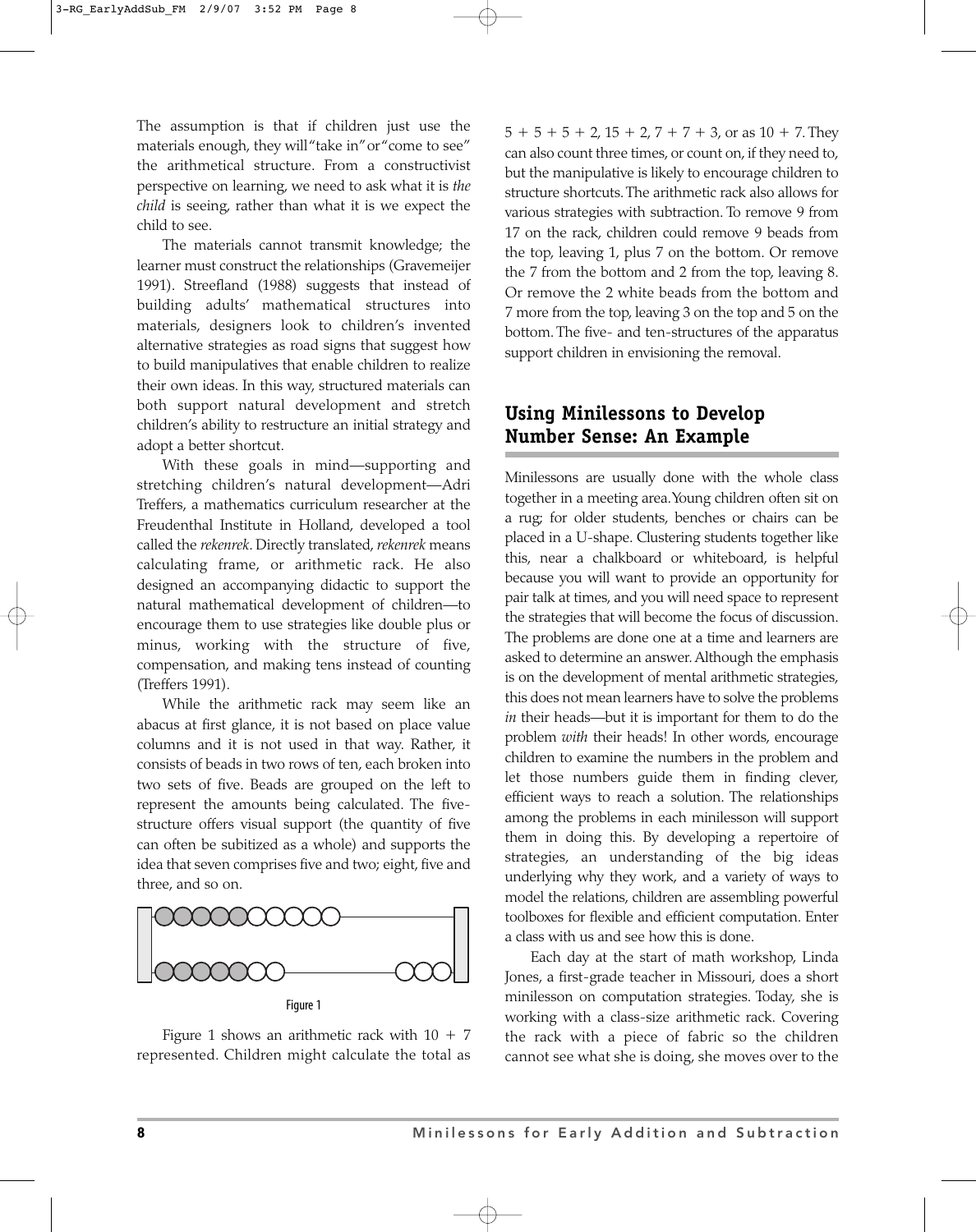left 6 beads on the top and 5 beads on the bottom. When she finishes, she removes the fabric briefly for all to get a glimpse, but then covers the rack again in order to discourage counting strategies.

Linda invites the children to share what they saw and how they figured out the total. "What did you see? Turn to your neighbor and tell what you did." After a few moments of these paired discussions, Linda starts a whole-group discussion."Kenny, what did you see?"

"I saw five red on the top and one white, and five red on the bottom,"Kenny replies quickly. But he gets confused trying to explain how many that is, so he goes up to the now uncovered rack and counts the beads from one to eleven.

His classmate Mike agrees with him but explains that he counted on,"Seven, eight, nine, ten, eleven."

"Jessie, how about you?" Linda asks. "You had your hand up quickly. What did you do?"

"I didn't have to count," Jessie reports proudly, "because I knew there were five red on the top and five red on the bottom and that made ten, and one more is eleven."

"Wow, that's a great strategy, isn't it? Maybe some of you might want to try Jessie's strategy on this next one."

It's not important that everyone share a strategy. Linda elicits three different ones, highlights the efficiency of Jessie's, suggests that others may want to try it, and moves on. She covers the rack up and makes 7 and 7 behind the fabric."OK, here we go." She uncovers the fabric for a quick glimpse."What do you see? Talk to your neighbor."

"What did you see on the bottom, Andy?"

"I saw five reds and two whites, and I knew that was seven,"Andy explains.

Jake interrupts excitedly. "Yup, and on the top, too. Seven and seven."

"And how much is all of that, Jake?"Linda asks.

"Fourteen," Jake says confidently. He continues explaining his thinking. "I took the whites away on the top and the bottom. That gave me five plus five. That was ten. And four more is eleven, twelve . . . thirteen, fourteen." Although he counts the four whites on, he pauses after twelve and says thirteen and fourteen louder, perhaps mentally envisioning the sets of twos. Several children murmur that they did it the same way.

Linda is working toward automaticity here. If children need to, they can count. But she employs several techniques that are likely to stretch children beyond counting. First, she reveals the frame only briefly, then covers it again until they begin to share their strategies. Children who need to count each bead can, and do so (often using their fingers). But the rack supports the use of the five-structure and making ten. Linda highlights this as a terrific shortcut and encourages others to use it. She follows up with the next problem in her string: a good choice of numbers  $(7 + 7)$  since 7 can be decomposed into  $5 +$ 2 on the rack and the problem is then easily seen as  $10 + 4$ . Other good choices would be  $5 + 8$  or  $6 + 8$ , where the five-structure can also be helpful.

During another minilesson later in the year, Linda continues her work. This time the children use their own racks."So let's get in a circle, and I'll pass the racks out." Linda stands by a large dry-erase board as part of the circle that the children form. She passes out the racks and writes  $7 + 6$  on the board. Next to that she also draws a representation of an "open rack"—two lines with no beads—while she gives the children time to figure the problem out on their racks.Then she starts the discussion."Mike, how did you do it? How many reds on top?"

"Five,"Mike responds,"and two whites."

Linda draws five red beads on the open rack on the board. "What color shall I use for the whites? White won't show up."

"Blue," several children chorus, and she draws two blue beads next to the five red.

"And it's five reds and one white on the bottom," Mike continues.

Linda completes the drawing and asks,"And so how did you figure out how many it was all together?"

Mike explains that he counted 2, 4, 6 (moving two beads each time), then 7, 8, 9, 10, 11, 12, 13. Linda records his thinking as in Figure 2.

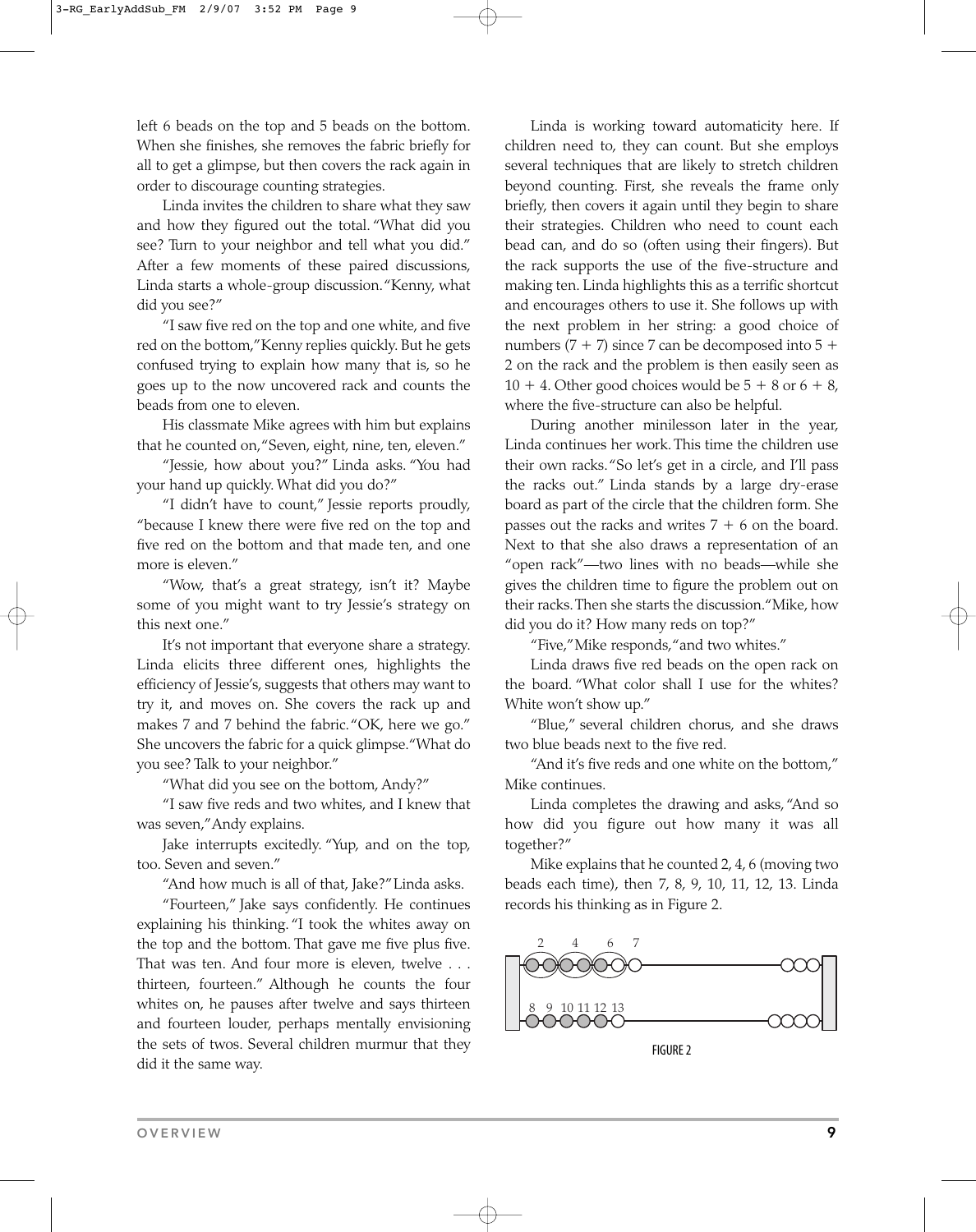Belinda also offers a counting strategy, although she counts on from seven. Linda records her strategy also. *[See Figure 3.]*



FIGURE 3

"Lorene, what about you?"Linda draws another open rack on which to record Lorene's solution.

"I knew seven plus seven was fourteen, so I just took one away and that made thirteen."

"Wow, Lorene. What a great strategy. Did that make sense to you, Dean?" Linda attempts to pull Dean, who looks puzzled, into the conversation. Dean struggles to paraphrase Lorene's strategy but cannot.

Lorene explains again. "I just knew that seven plus seven was fourteen." Linda draws seven and seven on the open rack."And then I took one away, and that made thirteen."Linda draws an "X"over one bead to represent Lorene's thinking as in Figure 4.



#### FIGURE 4

"Oh, I get it," Dean smiles; "that's cool." He explains his earlier puzzlement."I had mine the other way around. I had six on the top and seven on the bottom."

"Does that matter?" Linda puts the question to everyone.

"No,"says Kristi."See, if you take one off the top and put it on the bottom, it's still the same amount." She demonstrates by turning  $7 + 6$  into  $6 + 7$ . Dean says he agrees with her reasoning.

In this second minilesson, children gain experience with the big idea of the commutative property of addition  $(6 + 7 = 7 + 6)$  and, once again, with the logic of compensation—if one addend gains one and the other loses one, the total remains the same.The arithmetic rack supports the use of counting strategies, even counting by twos and counting on, but it also promotes the development of big ideas, and the restructuring of counting strategies in favor of better shortcuts, like using doubles plus or minus.

Although children may initially compute solutions to problems in the minilesson in unsystematic ways, as they share their strategies they have an opportunity to notice and discuss patterns in the string and in the answers. They may become intrigued by the patterns they notice in the problems; they are often impressed with and interested in their classmates' strategies and frequently adopt them when they seem appropriate and efficient.

These young mathematicians are composing and decomposing numbers flexibly as they work.They are inventing their own strategies. They are looking for relationships among the problems. They are looking to the numbers first before they decide on a strategy, and they are automatizing the basic facts.

Linda has developed this ability in her students by focusing on computation each day, with the use of minilessons made up of strings of related problems. She has developed the big ideas and models through investigations, but once this understanding has been constructed, she promotes fluency with computation strategies in minilessons such as the ones in this resource guide.

## **A Few Words of Caution**

As you work with the strings and models in this resource book, it is very important to remember two things. First, honor children's strategies. Accept alternative solutions and explore why they work. Use the models to represent children's strategies and facilitate discussion and reflection on the strategies shared. Sample classroom episodes (titled "Inside One Classroom") are interspersed throughout this unit to help you anticipate what learners might say and do, and to provide you with images of teachers and students at work. The intent is not to get all learners to use the same strategy at the end of the string. That would simply be discovery learning. The strings are crafted to support development, to encourage children to look to the numbers, and to use a variety of strategies helpful for those numbers.

Second, do not use the strings as a recipe that cannot be varied. You will need to be flexible. The